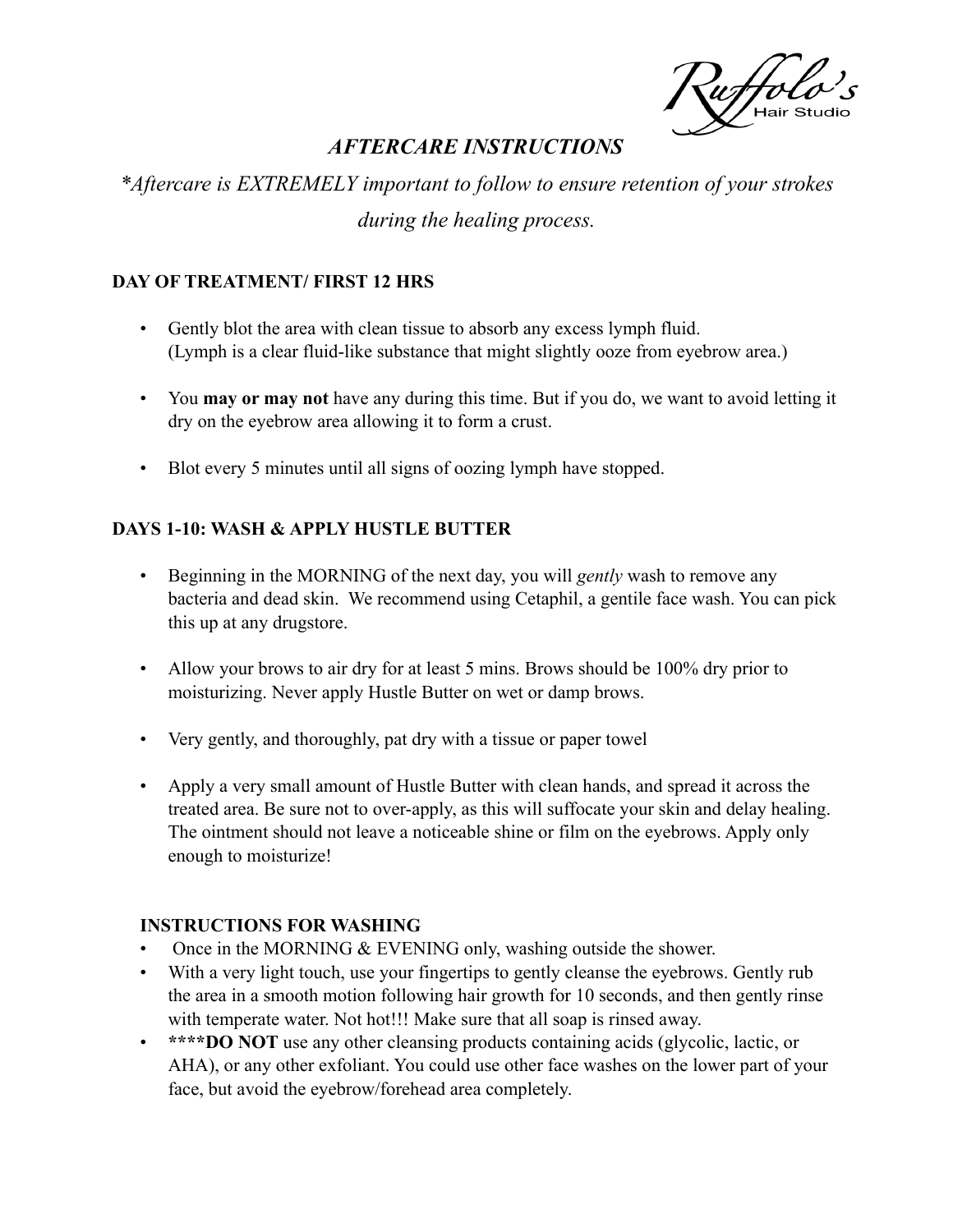uffolo

## **IMPORTANT REMINDERS**

- Use a fresh pillowcase, and do not sleep on your face or eyebrows.
- Let any scabbing or dry skin naturally exfoliate away. Picking can cause scarring, and will cause loss of color. Your flakes will gently fall off by themselves when they are ready to.
- No facials, botox, chemical treatments or microdermabrasion for 4 weeks after treatment.
- Avoid hot & sweaty exercises for at least one week. You can lightly exercise, but avoid exercises that will cause overexertion or extreme sweating.
- Avoid direct sun exposure and tanning for 4 weeks after procedure. We recommend wearing a hat when outdoors. Once fully healed, be sure to protect your eyebrows with SPF. Prolonged sun exposure may cause premature fading.
- Avoid taking long hot showers for the first 10 days. Also when in the shower, avoid water completely on the eyebrow area. You will only be gently washing them in the morning and evening, outside of the shower, and with temperate water.
- Avoid swimming of any kind, until your eyebrows have completely healed.
- Avoid applying any type of makeup to your brow area. Do not get any concealer, powder on the area for at least 2 weeks.
- Keep your hands off of the eyebrow area. Avoid picking or scratching the treated area. (If you have any itching during healing, you may apply a small amount of Bactine.)

#### *IMPORTANT NOTE ABOUT SHOWERING:*

You will want to limit the time you spend in the shower. Avoid using very hot water, which creates steam. Steam will create unwanted moisture on the face. You can even cover your forehead and eyebrow area with a shower cap as you wash your body.